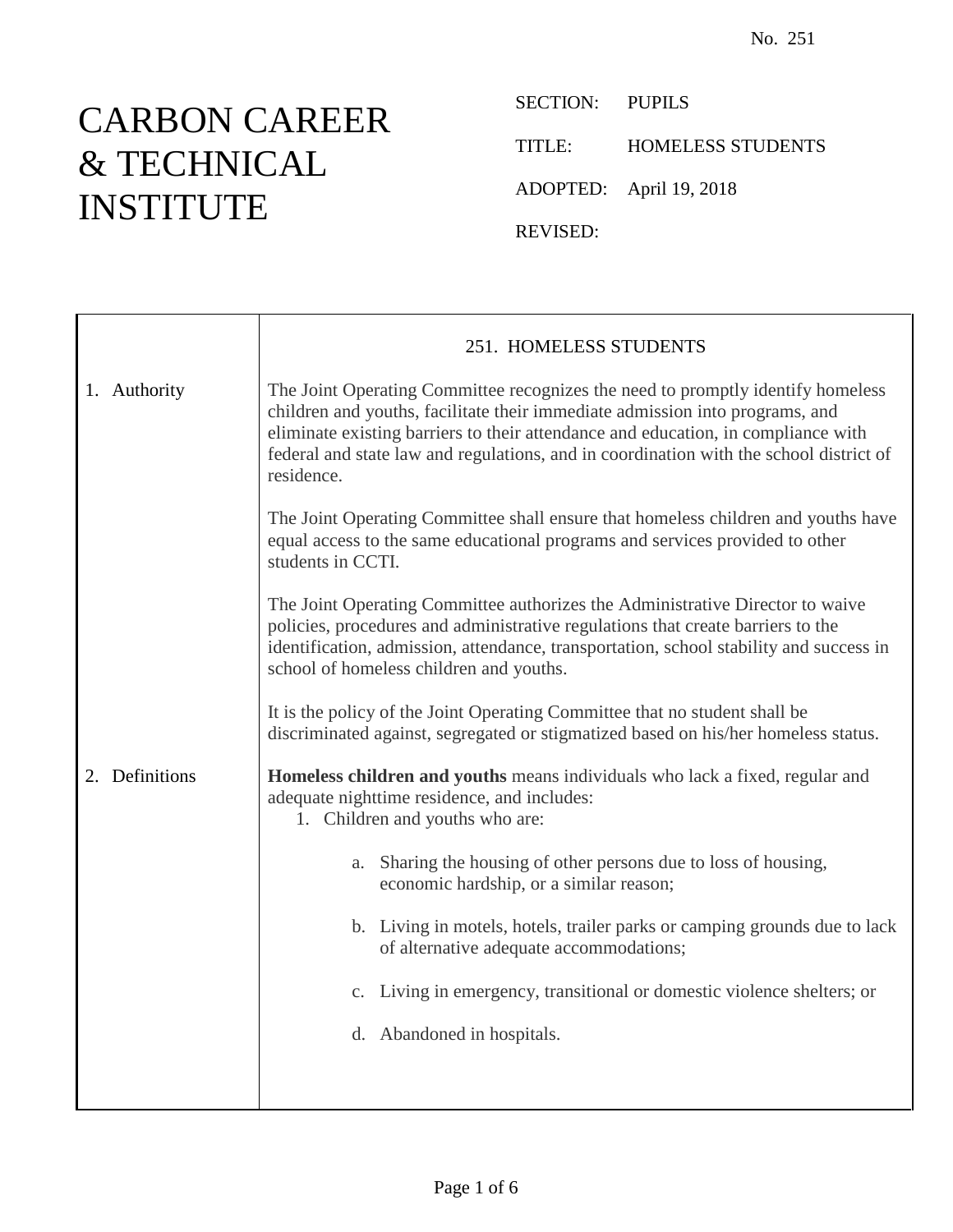|                                       | 2. Children and youths who have a primary nighttime residence that is a public<br>or private place not designed for or ordinarily used as a regular sleeping<br>accommodation for human beings;                                                                                                                                                                        |
|---------------------------------------|------------------------------------------------------------------------------------------------------------------------------------------------------------------------------------------------------------------------------------------------------------------------------------------------------------------------------------------------------------------------|
|                                       | 3. Children and youths who are living in cars, parks, public spaces, abandoned<br>buildings, substandard housing, bus or train stations or similar settings;                                                                                                                                                                                                           |
|                                       | 4. Migratory children who qualify as homeless because they are living in<br>circumstances described above; and                                                                                                                                                                                                                                                         |
|                                       | 5. School-aged parents living in houses for school-aged parents if they have no<br>other available living accommodations.                                                                                                                                                                                                                                              |
|                                       | School of origin is the school the child or youth attended when permanently housed<br>or the school in which the child or youth was last enrolled. When the child or youth<br>completes the final grade level served by the school or origin, the school of origin<br>shall include the designated receiving school at the next grade level for all feeder<br>schools. |
|                                       | Unaccompanied youth means a homeless child or youth not in the physical custody<br>of a parent or guardian. This includes youth who have run away from home; been<br>abandoned or forced out of home by a parent, guardian or other caretaker; or<br>separated from a parent or guardian for any other reason.                                                         |
| Delegation of<br>3.<br>Responsibility | The Joint Operating Committee designates the Principal to serve as CCTI's liaison<br>for homeless children and youths.                                                                                                                                                                                                                                                 |
|                                       | CCTI's liaison shall coordinate with the liaison from the school district of residence<br>to ensure outreach and coordination with:<br>1. Local social service agencies and other entities that provide services to<br>homeless children and youths and families.                                                                                                      |
|                                       | 2. Other school districts on issues of prompt identification, transfer of records,<br>transportation and other inter-district activities.                                                                                                                                                                                                                              |
|                                       | Staff responsible for the provision of services under Section 504 of the<br>3.<br>Rehabilitation Act and the Individuals with Disabilities Education Act.                                                                                                                                                                                                              |
|                                       | 4. State and local housing agencies responsible for comprehensive housing<br>affordability strategies.                                                                                                                                                                                                                                                                 |
|                                       | CCTI's liaison shall coordinate with the liaison from the school district of residence<br>to ensure that public notice of the educational rights of homeless children and youths<br>is disseminated in locations frequented by parents/guardians of homeless children<br>and youths, and unaccompanied youths, including schools, shelters, public libraries,          |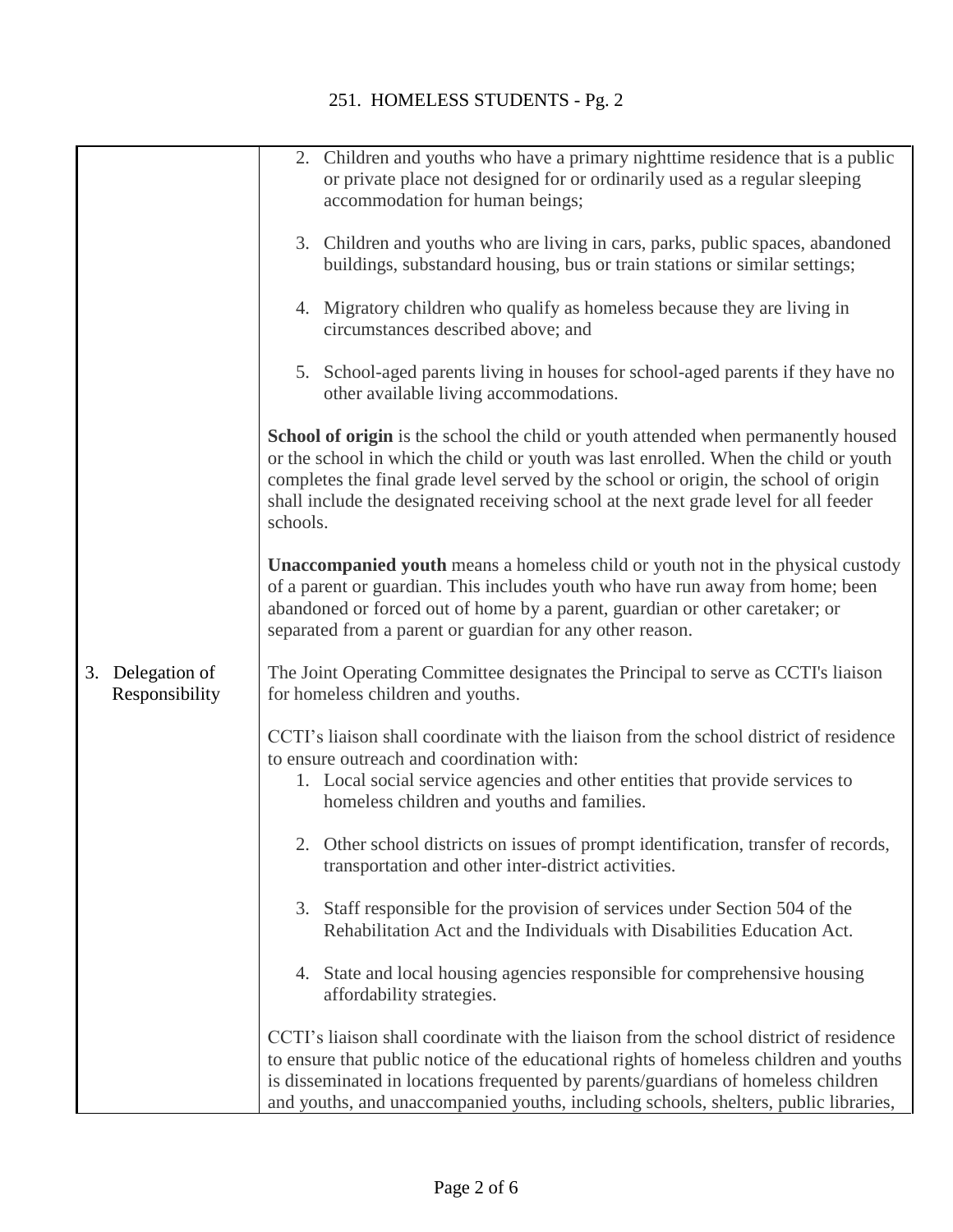|                  | and soup kitchens. Such notice shall be provided in a manner and form<br>understandable to the parents/guardians of homeless children and youths, and<br>unaccompanied youths.<br>CCTI's liaison in coordination with the guidance counselor shall provide reliable,<br>valid and comprehensive data to the Coordinator of Pennsylvania's Education for<br>Children and Youth Experiencing Homelessness (ECYEH) Program in accordance<br>with federal and state laws and regulations.                                                                                        |
|------------------|------------------------------------------------------------------------------------------------------------------------------------------------------------------------------------------------------------------------------------------------------------------------------------------------------------------------------------------------------------------------------------------------------------------------------------------------------------------------------------------------------------------------------------------------------------------------------|
| Guidelines<br>4. | <b>Best Interest Determination</b>                                                                                                                                                                                                                                                                                                                                                                                                                                                                                                                                           |
|                  | In determining the best interest of a child or youth, CCTI in coordination with the<br>school district of residence, shall:<br>1. Presume that keeping the child or youth in the school of origin is in the<br>child's or youth's best interest, except when doing so is contrary to the<br>request of the parent/guardian or unaccompanied youth.                                                                                                                                                                                                                           |
|                  | 2. Consider student-centered factors related to impact of mobility on<br>achievement, education, health and safety, giving priority to the request of<br>the parent/guardian or unaccompanied youth.                                                                                                                                                                                                                                                                                                                                                                         |
|                  | 3. If, after such consideration, CCTI and the school district of residence<br>determine that it is not in the child's or youth's best interest to attend the<br>school of origin or the school requested by the parent/guardian or<br>unaccompanied youth, the parent/guardian or unaccompanied youth shall be<br>provided with a written explanation of the reasons for its determination. The<br>explanation shall be in a manner and form understandable to the<br>parent/guardian or unaccompanied youth and shall include information<br>regarding the right to appeal. |
|                  | Placement                                                                                                                                                                                                                                                                                                                                                                                                                                                                                                                                                                    |
|                  | In accordance with the child's or youth's best interest, the school district of residence<br>and CCTI shall continue to enroll a homeless student in his/her school of origin<br>while s/he remains homeless and through the end of the academic year in which s/he<br>obtains permanent housing.                                                                                                                                                                                                                                                                            |
|                  | Parents/Guardians of a homeless student may request enrollment in the school in the<br>attendance area where the student is actually living or other schools.                                                                                                                                                                                                                                                                                                                                                                                                                |
|                  | CCTI's liaison, in coordination with the liaison from the school district of residence,<br>shall assist an unaccompanied youth in placement or enrollment decisions, giving<br>priority to the views of the student in determining where s/he will be enrolled.                                                                                                                                                                                                                                                                                                              |
|                  |                                                                                                                                                                                                                                                                                                                                                                                                                                                                                                                                                                              |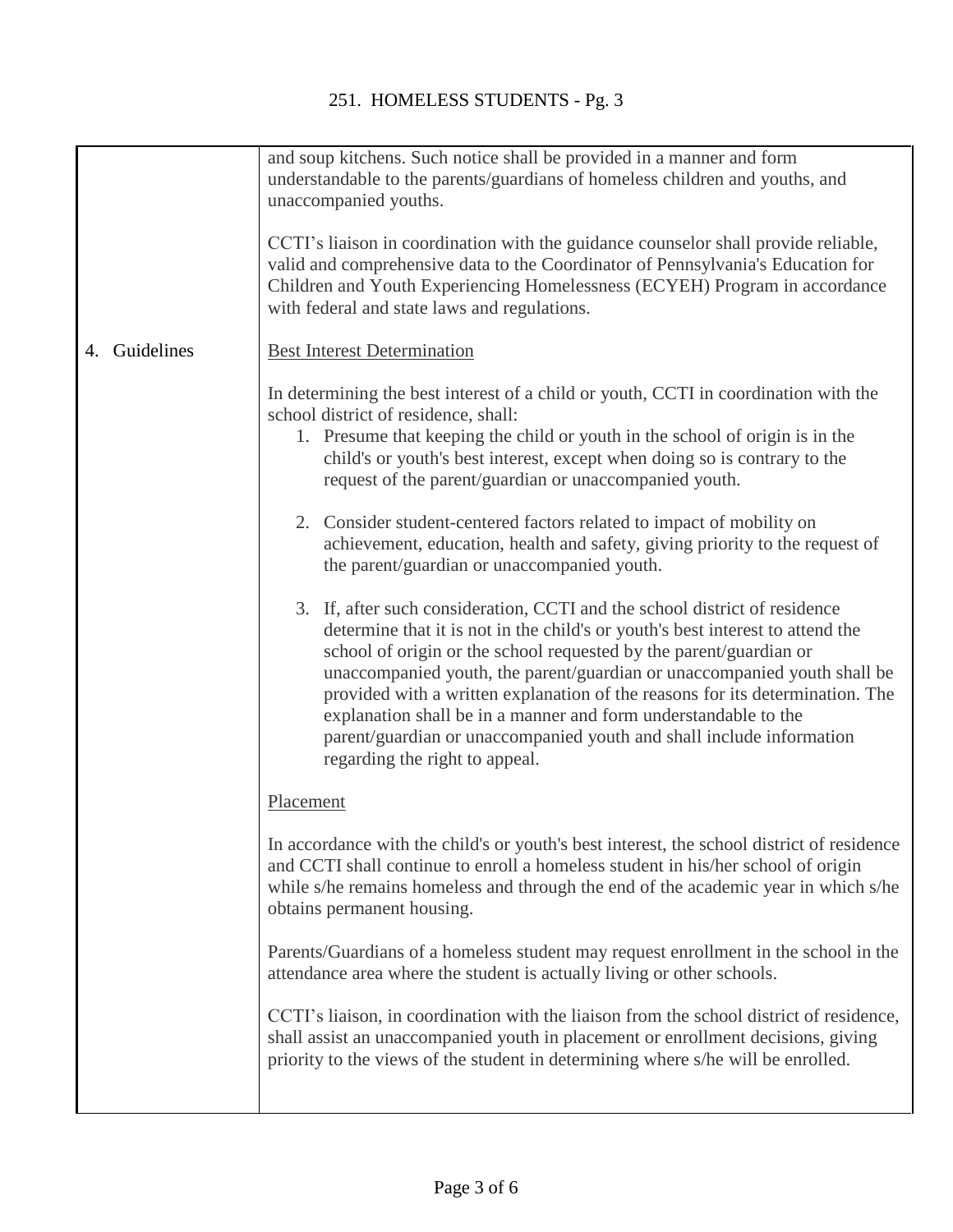| The parent/guardian or unaccompanied youth shall be provided with a written<br>explanation of any decision related to school selection or placement, including the<br>right to appeal.                                |
|-----------------------------------------------------------------------------------------------------------------------------------------------------------------------------------------------------------------------|
| Admission                                                                                                                                                                                                             |
| CCTI shall immediately admit the student, even if:<br>The student is unable to produce records normally required for admission.<br>1.                                                                                 |
| 2. The application or admission deadline has passed during any period of<br>homelessness.                                                                                                                             |
| CCTI's liaison, in coordination with the liaison from the school district of residence,<br>shall immediately contact the school last attended by the child or youth to obtain<br>relevant academics or other records. |
| CCTI may require a parent/guardian to submit contact information.                                                                                                                                                     |
| <b>Assignment</b>                                                                                                                                                                                                     |
| CCTI is unable to determine the student's grade level due to missing or incomplete<br>records, CCTI shall administer tests or utilize appropriate means to determine the<br>student's assignment within CCTI.         |
| <b>Dispute Resolution</b>                                                                                                                                                                                             |
| If a dispute arises:<br>1. The parent/guardian or unaccompanied youth shall be referred to CCTI's<br>liaison, who shall assist in the dispute resolution process.                                                     |
| 2. The student shall be immediately enrolled in the school in which enrollment<br>is sought, pending final resolution of the dispute, including all available<br>appeals.                                             |
| 3. CCTI's liaison, in coordination with the liaison from the school district of<br>residence, shall issue a written decision of the dispute within twenty (20)<br>business days of being notified of the dispute.     |
| A parent/guardian or unaccompanied youth may appeal the written decision or file a<br>complaint with the Coordinator of Pennsylvania's Education for Children and Youth<br><b>Experiencing Homelessness Program.</b>  |
|                                                                                                                                                                                                                       |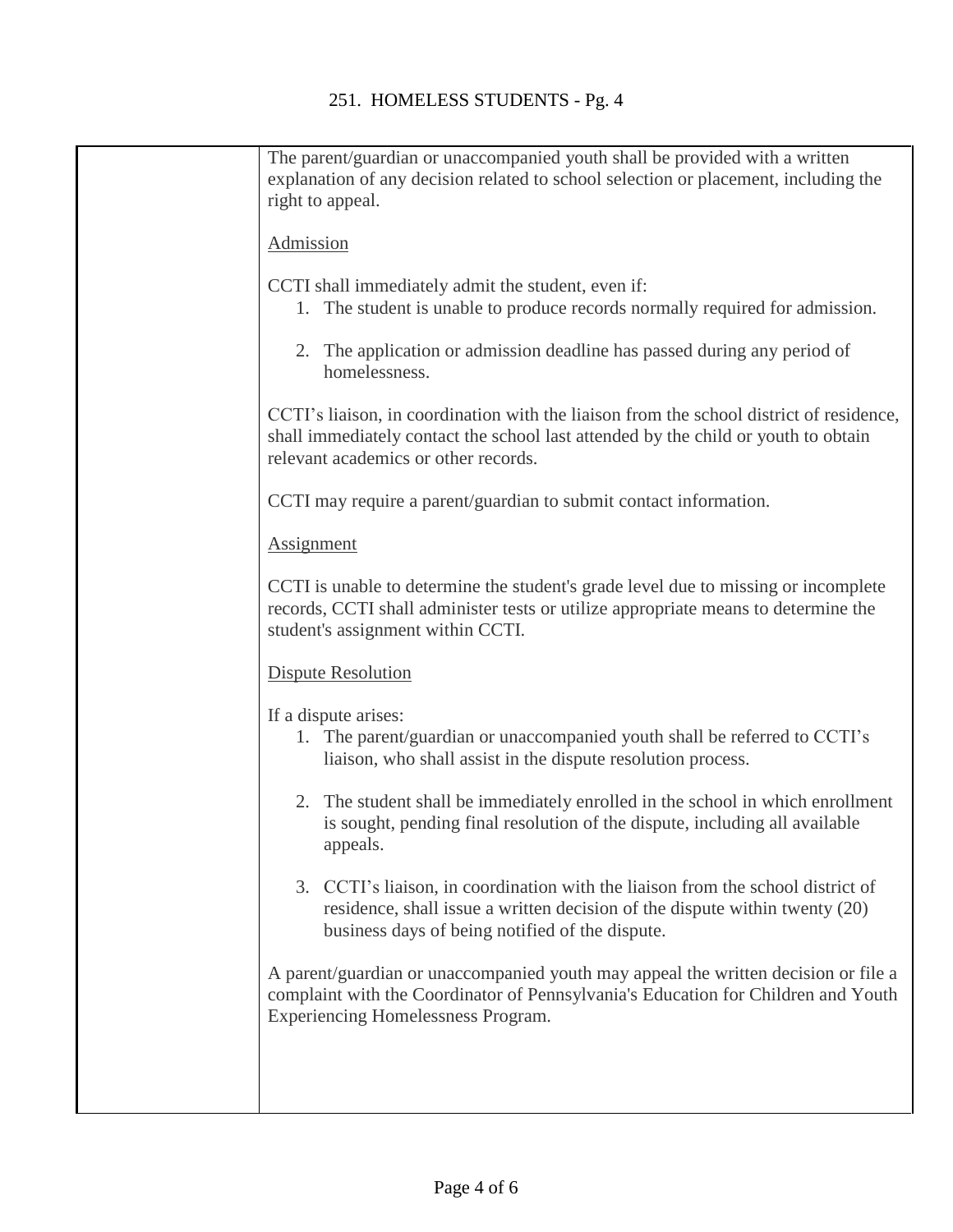| <b>Education Records</b>                                                                                                                                                                                                                                        |
|-----------------------------------------------------------------------------------------------------------------------------------------------------------------------------------------------------------------------------------------------------------------|
| Information about a homeless child's or youth's living situation shall be treated as a<br>student education record subject to the protections of the Family Educational Rights<br>and Privacy Act (FERPA), and shall not be deemed to be directory information. |
| <b>Comparable Services</b>                                                                                                                                                                                                                                      |
| Homeless students shall be provided services comparable to those offered to other<br>students, including, but not limited to:<br>1. Transportation services.                                                                                                    |
| 2. School nutrition programs.                                                                                                                                                                                                                                   |
| 3. Career and technical education programs.                                                                                                                                                                                                                     |
| 4. Educational programs for which the homeless student meets eligibility<br>criteria, such as:                                                                                                                                                                  |
| Services provided under Title I or similar state or local programs.<br>a.                                                                                                                                                                                       |
| Programs for English Language Learners.<br>b.                                                                                                                                                                                                                   |
| Programs for students with disabilities.<br>$C_{\bullet}$                                                                                                                                                                                                       |
| Programs for gifted and talented students.<br>d.                                                                                                                                                                                                                |
| <b>Training</b>                                                                                                                                                                                                                                                 |
| CCTI's liaison shall participate in professional development programs and other<br>technical assistance activities offered by the Coordinator of Pennsylvania's<br>Education for Children and Youth Experiencing Homelessness Program.                          |
| CCTI's liaison shall arrange professional development programs for CCTI staff,<br>including office staff.                                                                                                                                                       |
| CCTI's personnel providing services to homeless children and youths, including<br>school enrollment staff, shall receive professional development and support to:<br>1. Improve identification of homeless children and youths and unaccompanied<br>youths;     |
| 2. Understand the rights of such children, including requirements for immediate<br>enrollment and transportation; and                                                                                                                                           |
|                                                                                                                                                                                                                                                                 |